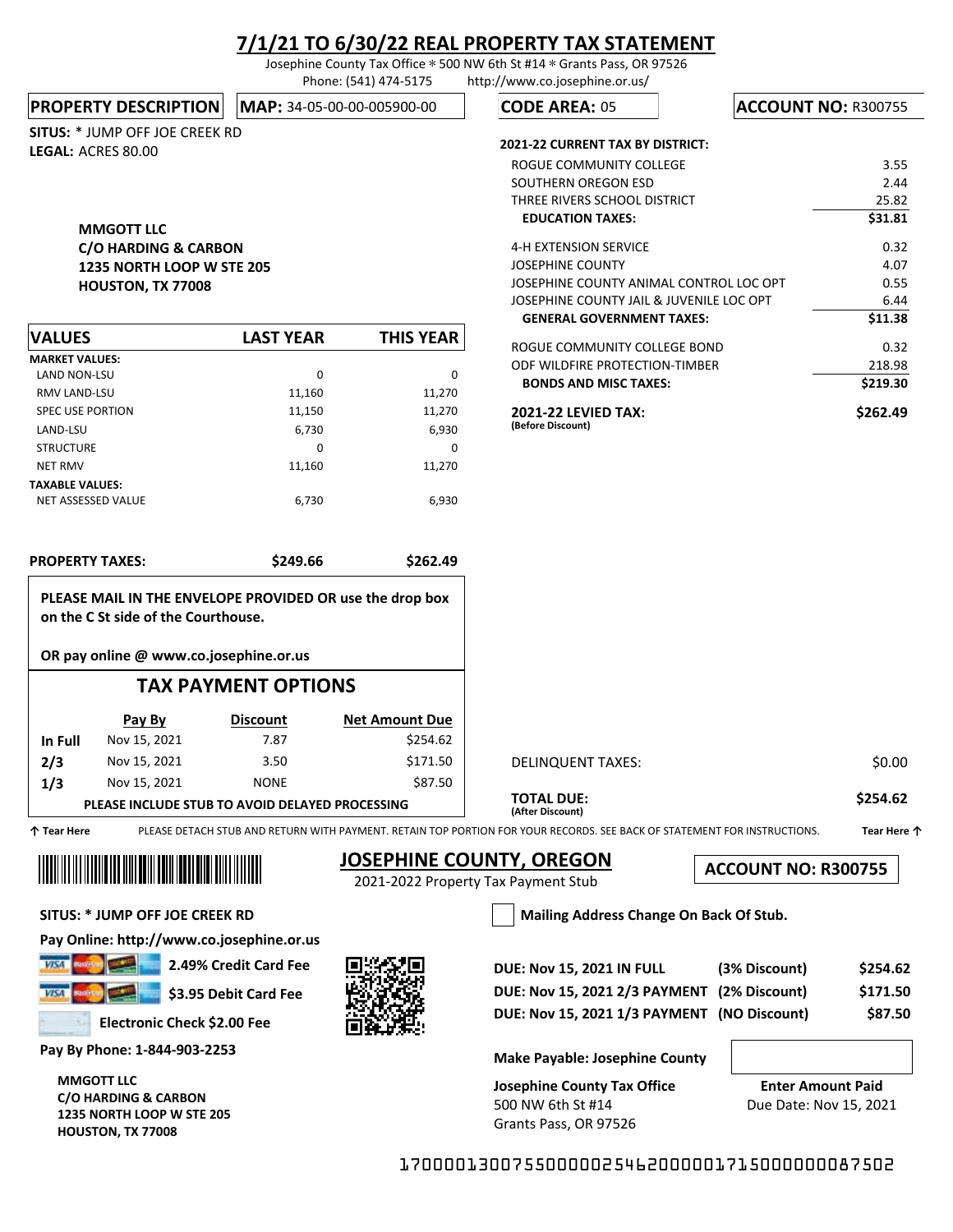Josephine County Tax Office ∗ 500 NW 6th St #14 ∗ Grants Pass, OR 97526 Phone: (541) 474-5175 http://www.co.josephine.or.us/

**PROPERTY DESCRIPTION MAP: 34-05-00-00-006000-00** 

SITUS: \* JUMP OFF JOE CREEK RD LEGAL: ACRES 80.00

### MMGOTT LLC C/O HARDING & CARBON 1235 NORTH LOOP W STE 205 HOUSTON, TX 77008

| <b>VALUES</b>           | <b>LAST YEAR</b> | <b>THIS YEAR</b> |
|-------------------------|------------------|------------------|
| <b>MARKET VALUES:</b>   |                  |                  |
| <b>LAND NON-LSU</b>     | 0                | 0                |
| <b>RMV LAND-LSU</b>     | 26,220           | 26,480           |
| <b>SPEC USE PORTION</b> | 26,210           | 26,480           |
| LAND-LSU                | 16,120           | 16,600           |
| <b>STRUCTURE</b>        | 0                | 0                |
| <b>NET RMV</b>          | 26.220           | 26,480           |
| <b>TAXABLE VALUES:</b>  |                  |                  |
| NET ASSESSED VALUE      | 16,120           | 16,600           |

PROPERTY TAXES: \$313.09 \$323.23

PLEASE MAIL IN THE ENVELOPE PROVIDED OR use the drop box

TAX PAYMENT OPTIONS

**CODE AREA: 05 | ACCOUNT NO: R300756** 

#### 2021-22 CURRENT TAX BY DISTRICT:

| ROGUE COMMUNITY COLLEGE                         | 8.51     |
|-------------------------------------------------|----------|
| SOUTHERN OREGON ESD                             | 5.85     |
| THREE RIVERS SCHOOL DISTRICT                    | 61.85    |
| <b>EDUCATION TAXES:</b>                         | \$76.21  |
| 4-H EXTENSION SERVICE                           | 0.76     |
| JOSEPHINE COUNTY                                | 9.74     |
| JOSEPHINE COUNTY ANIMAL CONTROL LOC OPT         | 1.33     |
| JOSEPHINE COUNTY JAIL & JUVENILE LOC OPT        | 15.44    |
| <b>GENERAL GOVERNMENT TAXES:</b>                | \$27.27  |
| ROGUE COMMUNITY COLLEGE BOND                    | 0.77     |
| ODF WILDFIRE PROTECTION-TIMBER                  | 218.98   |
| <b>BONDS AND MISC TAXES:</b>                    | \$219.75 |
| <b>2021-22 LEVIED TAX:</b><br>(Before Discount) | \$323.23 |

| 个 Tear Here |              |                                                 |          | PLEASE DETACH STUB AND RETURN WITH PAYMENT. RETAIN TOP PORTION FOR YOUR RECORDS. SEE BACK OF STATEMENT FOR INSTRUCTIONS. | Tear Here 个 |
|-------------|--------------|-------------------------------------------------|----------|--------------------------------------------------------------------------------------------------------------------------|-------------|
|             |              | PLEASE INCLUDE STUB TO AVOID DELAYED PROCESSING |          | <b>TOTAL DUE:</b><br>(After Discount)                                                                                    | \$313.53    |
| 1/3         | Nov 15, 2021 | <b>NONE</b>                                     | \$107.75 |                                                                                                                          |             |
| 2/3         | Nov 15, 2021 | 4.31                                            | \$211.18 | DELINQUENT TAXES:                                                                                                        | \$0.00      |
| In Full     | Nov 15, 2021 | 9.70                                            | \$313.53 |                                                                                                                          |             |
|             |              |                                                 |          |                                                                                                                          |             |

## **JOSEPHINE COUNTY, OREGON**

2021-2022 Property Tax Payment Stub

ACCOUNT NO: R300756

SITUS: \* JUMP OFF JOE CREEK RD Mailing Address Change On Back Of Stub.

on the C St side of the Courthouse.

OR pay online @ www.co.josephine.or.us

**Pay By Discount**

Pay Online: http://www.co.josephine.or.us

 $V/5A$ VISA

Ш

2.49% Credit Card Fee \$3.95 Debit Card Fee

Electronic Check \$2.00 Fee

Pay By Phone: 1-844-903-2253

MMGOTT LLC C/O HARDING & CARBON 1235 NORTH LOOP W STE 205 HOUSTON, TX 77008



**Net Amount Due**

| <b>DUE: Nov 15, 2021 IN FULL</b>            | (3% Discount) | \$313.53 |
|---------------------------------------------|---------------|----------|
| DUE: Nov 15, 2021 2/3 PAYMENT (2% Discount) |               | \$211.18 |
| DUE: Nov 15, 2021 1/3 PAYMENT (NO Discount) |               | \$107.75 |

Make Payable: Josephine County

Josephine County Tax Office 500 NW 6th St #14 Grants Pass, OR 97526

Enter Amount Paid Due Date: Nov 15, 2021

17000013007560000031353000002111800000107750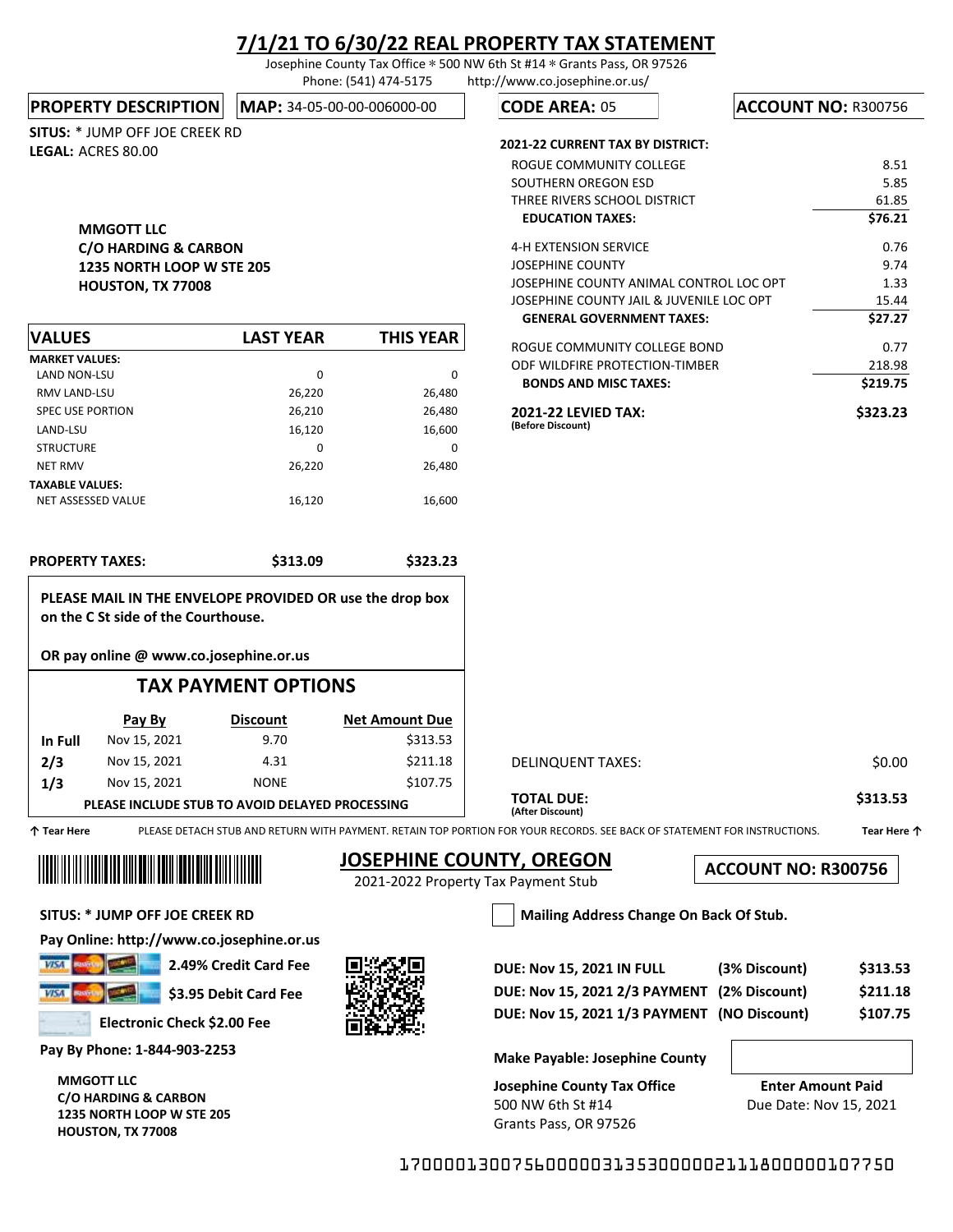Josephine County Tax Office ∗ 500 NW 6th St #14 ∗ Grants Pass, OR 97526 Phone: (541) 474-5175 http://www.co.josephine.or.us/

#### **PROPERTY DESCRIPTION MAP: 34-05-09-00-000400-00**

SITUS: \* PLACER RD LEGAL: ACRES 160.00

### MMGOTT LLC C/O HARDING & CARBON 1235 NORTH LOOP W STE 205 HOUSTON, TX 77008

| <b>VALUES</b>           | <b>LAST YEAR</b> | <b>THIS YEAR</b> |
|-------------------------|------------------|------------------|
| <b>MARKET VALUES:</b>   |                  |                  |
| <b>LAND NON-LSU</b>     | 0                | 0                |
| <b>RMV LAND-LSU</b>     | 22.310           | 22,540           |
| <b>SPEC USE PORTION</b> | 22,310           | 22,540           |
| LAND-LSU                | 13,470           | 13,870           |
| <b>STRUCTURE</b>        | 0                | 0                |
| <b>NET RMV</b>          | 22,310           | 22,540           |
| <b>TAXABLE VALUES:</b>  |                  |                  |
| NET ASSESSED VALUE      | 13,470           | 13,870           |

|  | <b>PROPERTY TAXES:</b> |  |  |  |
|--|------------------------|--|--|--|
|--|------------------------|--|--|--|

\$504.62 \$530.47

PLEASE MAIL IN THE ENVELOPE PROVIDED OR use the drop box on the C St side of the Courthouse.

OR pay online @ www.co.josephine.or.us

## TAX PAYMENT OPTIONS

|                                                  | Pay By       | <b>Discount</b> | <b>Net Amount Due</b> |  |
|--------------------------------------------------|--------------|-----------------|-----------------------|--|
| In Full                                          | Nov 15, 2021 | 15.91           | \$514.56              |  |
| 2/3                                              | Nov 15, 2021 | 7.07            | \$346.58              |  |
| 1/3                                              | Nov 15, 2021 | <b>NONE</b>     | \$176.83              |  |
| DI EACE INCLUDE CTUR TO AVOID DELAVED RROCECCING |              |                 |                       |  |

#### **PLEASE INCLUDE STUB TO AVOID DELAYED PROCESSING**

个 Tear Here  $\,$ PLEASE DETACH STUB AND RETURN WITH PAYMENT. RETAIN TOP PORTION FOR YOUR RECORDS. SEE BACK OF STATEMENT FOR INSTRUCTIONS.  $\,$  Tear Here 个  $\,$ 

Ⅲ

# **JOSEPHINE COUNTY, OREGON**

2021-2022 Property Tax Payment Stub

(After Discount)

ACCOUNT NO: R300889

SITUS: \* PLACER RD Mailing Address Change On Back Of Stub.

Pay Online: http://www.co.josephine.or.us

**VISA** 

\$3.95 Debit Card Fee

2.49% Credit Card Fee

Electronic Check \$2.00 Fee

Pay By Phone: 1-844-903-2253

MMGOTT LLC C/O HARDING & CARBON 1235 NORTH LOOP W STE 205 HOUSTON, TX 77008



| <b>DUE: Nov 15, 2021 IN FULL</b>            | (3% Discount) | \$514.56 |
|---------------------------------------------|---------------|----------|
| DUE: Nov 15, 2021 2/3 PAYMENT (2% Discount) |               | \$346.58 |
| DUE: Nov 15, 2021 1/3 PAYMENT (NO Discount) |               | \$176.83 |

DELINQUENT TAXES: \$0.00

TOTAL DUE: \$514.56

Make Payable: Josephine County

Josephine County Tax Office 500 NW 6th St #14 Grants Pass, OR 97526

Enter Amount Paid Due Date: Nov 15, 2021

17000013008890000051456000003465800000176837

| \$530.47 |
|----------|
| \$438.59 |
| 437.95   |
| 0.64     |
| \$28.20  |
| 5.41     |
| 12.90    |
| 1.11     |
| 8.14     |
| 0.64     |
| \$63.68  |
| 51.68    |
| 4.89     |
| 7.11     |
|          |

**CODE AREA: 08 | ACCOUNT NO: R300889** 

2021-22 CURRENT TAX BY DISTRICT: